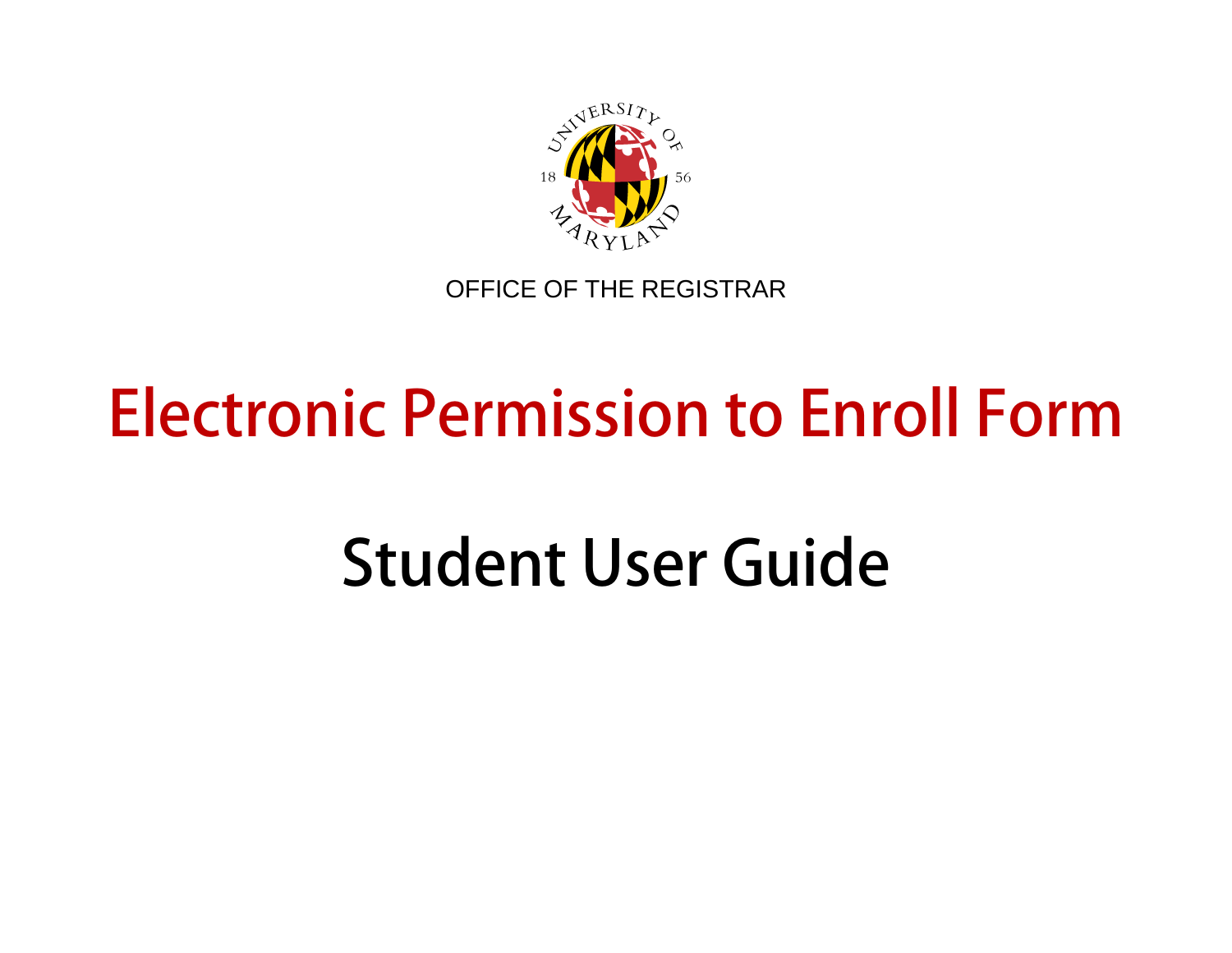## **Student Information**



### Log in using directory ID and password.

|                                                                                     | <b>Permission to Enroll at Another Institution</b>                         | 1. Name, UID, Email,<br><b>UMD College, and</b><br><b>UMD Major are</b><br>auto-filled.                                                                                  |                   |  |  |  |
|-------------------------------------------------------------------------------------|----------------------------------------------------------------------------|--------------------------------------------------------------------------------------------------------------------------------------------------------------------------|-------------------|--|--|--|
| This form has not yet been approved.                                                |                                                                            |                                                                                                                                                                          |                   |  |  |  |
| <b>Student Information</b>                                                          |                                                                            |                                                                                                                                                                          |                   |  |  |  |
| Last Name *                                                                         | Dittman                                                                    | First <sup>*</sup><br>Joshua                                                                                                                                             | MI                |  |  |  |
| $UID *$                                                                             | 110533825                                                                  | <b>Email</b>                                                                                                                                                             | 2. Select Advisor |  |  |  |
| <b>UMD College *</b>                                                                | Agriculture and Natural Resources                                          | $\overline{\phantom{a}}$<br>Select Advisor<br><b>Advisor</b>                                                                                                             | or Approving      |  |  |  |
| <b>UMD Major</b>                                                                    | AG&RESRC-BUS                                                               |                                                                                                                                                                          | Official.         |  |  |  |
| 3. Search or hand-enter<br>Institution (see next slide<br>for search instructions). | Click the magnifying glass icon to search for the institution<br><b>OR</b> | Fill in the information below if the institution is not listed.                                                                                                          |                   |  |  |  |
| Institution where coursework is to be done *                                        |                                                                            | <b>Name</b><br><b>Address</b><br><b>State</b>                                                                                                                            |                   |  |  |  |
| When coursework is to be done *                                                     | $\vert$ $\vert$<br>Select                                                  |                                                                                                                                                                          |                   |  |  |  |
| Are you in your final thirty credits at UMD? *                                      | ⊙ Yes © No<br>If yes, please contact your advising college.                |                                                                                                                                                                          |                   |  |  |  |
|                                                                                     | 5.<br>4. Fields with a * are required.                                     | Click the magnifying glass icon <a> o</a> to perform a search.<br>If using the search function, the name, address, state,<br>city, and zip will be automatically filled. |                   |  |  |  |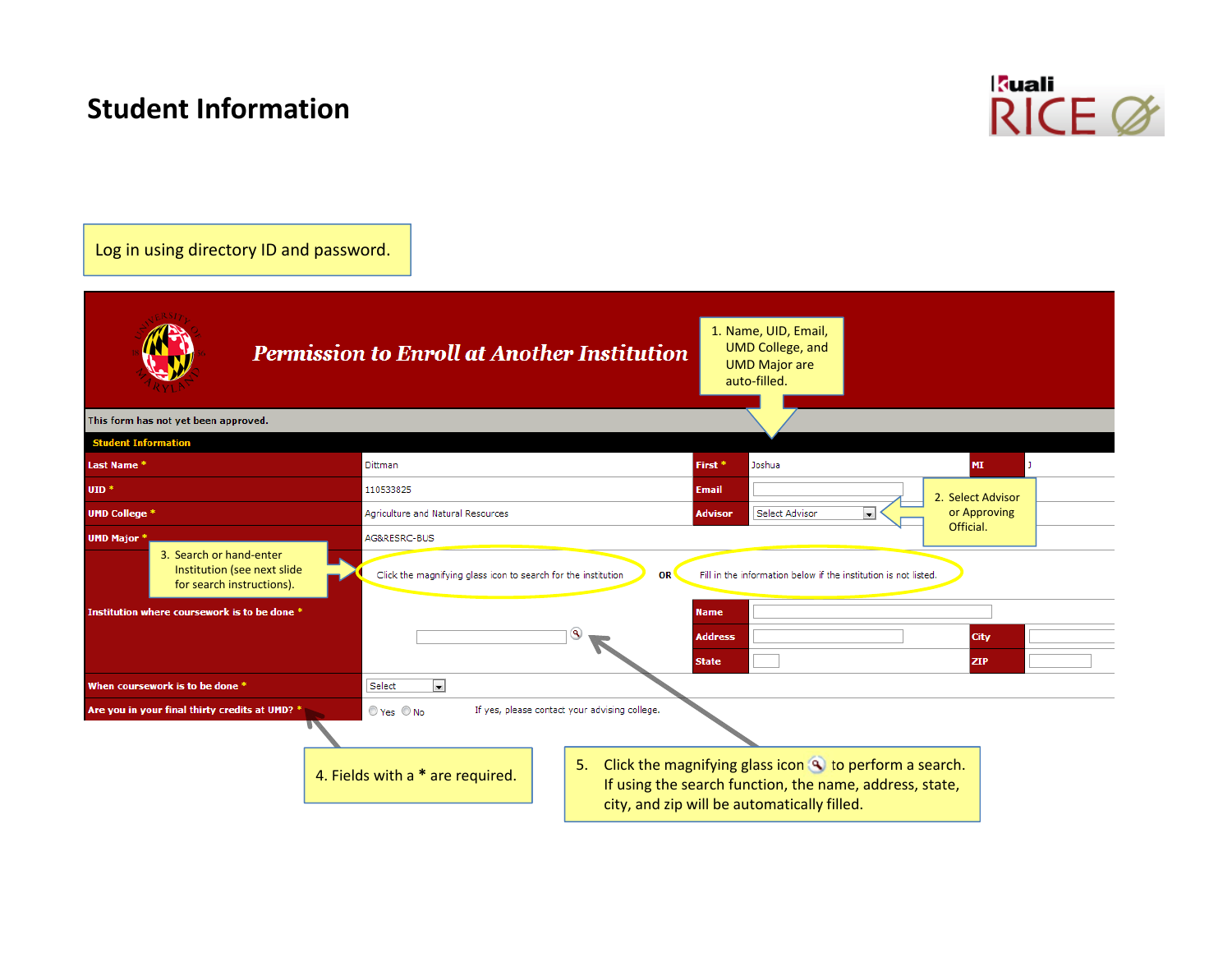| 1. Use search options to limit<br>items retrieved. For example,<br>enter Flor* for Florida State<br>University.<br>Search Tip: Place an * before/after a word or phrase for which you are searching.<br><b>Institution:</b><br>$\overline{ }$<br>State:<br>City:<br>2. Place an *<br><b>Country Code:</b><br>before/after a<br>word or phrase for<br><b>Institution ID:</b><br>which you are<br>clear<br>cancel<br>search<br>3. 3504 items were<br>searching.<br>returned but the display<br>3504 items found. Please refine your search criteria to narrow down your search.<br>only lists the first 200.<br>200 items retrieved, displaying 1 to 100. [First/Prev] 1, 2 [Next/Last]<br>Use Search option to<br>limit the list.<br><b>Return Value</b><br>City<br><b>Country Code</b><br><b>Institution ID</b><br><b>State</b><br><b>Street</b><br>334000<br>Adler Planetarium-Chicago<br>US.<br>IL<br>return value<br>US <sup>-</sup><br>354000<br>Alverno College<br>Milwaukee<br>WI<br>P.O. Box 343922<br>return value<br><b>US</b><br>American Academy of Art<br>IL.<br>return value<br>334010<br><b>US</b><br>33ARGO<br>Argosy University<br>IL.<br>Chicago<br>return value<br>334040<br>Art Institute of Chicago<br>IL.<br><b>US</b><br>return value<br><b>US</b><br>IL.<br>334050<br>Augustana College<br>return value<br>ĪЦ.<br><b>US</b><br>334060<br><b>Aurora University</b><br>return value<br><b>US</b><br>MI<br>Baker College-all campuses<br>Flint<br>return value<br>4. Click return value<br><b>US</b><br>Bellin College of Nursing<br>WI<br>return value<br>Green Bay<br>P.O. Box 23400<br><b>US</b><br>WI<br><b>Beloit College</b><br>return value<br>to select an<br><b>US</b><br>Bethany Lutheran College<br><b>MN</b><br><u>return value</u><br>institution to add<br><b>Black Hawk College</b><br><b>US</b><br>return value<br>IL<br>to the form.<br><b>US</b><br>Blackburn College<br>IL.<br>return value<br>Blessing-Rieman College of Nursing<br>IL.<br><b>US</b><br>P.O. Box 7005<br>return value<br>Quincy<br><b>UUDING</b><br><b>US</b><br>334120<br><b>Bradley University</b><br>IL<br>return value<br><b>US</b><br>35BSCM<br>Bryant & Stratton College-Milwaukee<br>WI<br>Milwaukee<br>Suite 500<br>return value<br><b>US</b><br>324640<br>Calumet College of Saint Joseph<br>IN<br>return value<br><b>US</b><br>354020<br>Cardinal Stritch College<br>WI<br>return value<br>334130<br>Carl Sandburg College<br><b>US</b><br>return value<br>IL.<br><b>US</b><br>354030<br>Carroll College<br>WI<br>return value<br><b>US</b><br>354040<br>WI<br>return value<br>Carthage College |              | <b>Institution Search</b> |                          |  |     | kuali     | $RICF$ $\alpha$ |
|-------------------------------------------------------------------------------------------------------------------------------------------------------------------------------------------------------------------------------------------------------------------------------------------------------------------------------------------------------------------------------------------------------------------------------------------------------------------------------------------------------------------------------------------------------------------------------------------------------------------------------------------------------------------------------------------------------------------------------------------------------------------------------------------------------------------------------------------------------------------------------------------------------------------------------------------------------------------------------------------------------------------------------------------------------------------------------------------------------------------------------------------------------------------------------------------------------------------------------------------------------------------------------------------------------------------------------------------------------------------------------------------------------------------------------------------------------------------------------------------------------------------------------------------------------------------------------------------------------------------------------------------------------------------------------------------------------------------------------------------------------------------------------------------------------------------------------------------------------------------------------------------------------------------------------------------------------------------------------------------------------------------------------------------------------------------------------------------------------------------------------------------------------------------------------------------------------------------------------------------------------------------------------------------------------------------------------------------------------------------------------------------------------------------------------------------------------------------------------------------------------------------------------------------------------------------------------------------------------------------|--------------|---------------------------|--------------------------|--|-----|-----------|-----------------|
|                                                                                                                                                                                                                                                                                                                                                                                                                                                                                                                                                                                                                                                                                                                                                                                                                                                                                                                                                                                                                                                                                                                                                                                                                                                                                                                                                                                                                                                                                                                                                                                                                                                                                                                                                                                                                                                                                                                                                                                                                                                                                                                                                                                                                                                                                                                                                                                                                                                                                                                                                                                                                   |              |                           |                          |  |     |           |                 |
|                                                                                                                                                                                                                                                                                                                                                                                                                                                                                                                                                                                                                                                                                                                                                                                                                                                                                                                                                                                                                                                                                                                                                                                                                                                                                                                                                                                                                                                                                                                                                                                                                                                                                                                                                                                                                                                                                                                                                                                                                                                                                                                                                                                                                                                                                                                                                                                                                                                                                                                                                                                                                   |              |                           |                          |  |     |           |                 |
|                                                                                                                                                                                                                                                                                                                                                                                                                                                                                                                                                                                                                                                                                                                                                                                                                                                                                                                                                                                                                                                                                                                                                                                                                                                                                                                                                                                                                                                                                                                                                                                                                                                                                                                                                                                                                                                                                                                                                                                                                                                                                                                                                                                                                                                                                                                                                                                                                                                                                                                                                                                                                   |              |                           |                          |  |     |           |                 |
|                                                                                                                                                                                                                                                                                                                                                                                                                                                                                                                                                                                                                                                                                                                                                                                                                                                                                                                                                                                                                                                                                                                                                                                                                                                                                                                                                                                                                                                                                                                                                                                                                                                                                                                                                                                                                                                                                                                                                                                                                                                                                                                                                                                                                                                                                                                                                                                                                                                                                                                                                                                                                   |              |                           |                          |  |     |           |                 |
|                                                                                                                                                                                                                                                                                                                                                                                                                                                                                                                                                                                                                                                                                                                                                                                                                                                                                                                                                                                                                                                                                                                                                                                                                                                                                                                                                                                                                                                                                                                                                                                                                                                                                                                                                                                                                                                                                                                                                                                                                                                                                                                                                                                                                                                                                                                                                                                                                                                                                                                                                                                                                   |              |                           |                          |  |     |           |                 |
|                                                                                                                                                                                                                                                                                                                                                                                                                                                                                                                                                                                                                                                                                                                                                                                                                                                                                                                                                                                                                                                                                                                                                                                                                                                                                                                                                                                                                                                                                                                                                                                                                                                                                                                                                                                                                                                                                                                                                                                                                                                                                                                                                                                                                                                                                                                                                                                                                                                                                                                                                                                                                   |              |                           |                          |  |     |           |                 |
|                                                                                                                                                                                                                                                                                                                                                                                                                                                                                                                                                                                                                                                                                                                                                                                                                                                                                                                                                                                                                                                                                                                                                                                                                                                                                                                                                                                                                                                                                                                                                                                                                                                                                                                                                                                                                                                                                                                                                                                                                                                                                                                                                                                                                                                                                                                                                                                                                                                                                                                                                                                                                   |              |                           |                          |  |     |           |                 |
|                                                                                                                                                                                                                                                                                                                                                                                                                                                                                                                                                                                                                                                                                                                                                                                                                                                                                                                                                                                                                                                                                                                                                                                                                                                                                                                                                                                                                                                                                                                                                                                                                                                                                                                                                                                                                                                                                                                                                                                                                                                                                                                                                                                                                                                                                                                                                                                                                                                                                                                                                                                                                   |              |                           |                          |  |     |           |                 |
|                                                                                                                                                                                                                                                                                                                                                                                                                                                                                                                                                                                                                                                                                                                                                                                                                                                                                                                                                                                                                                                                                                                                                                                                                                                                                                                                                                                                                                                                                                                                                                                                                                                                                                                                                                                                                                                                                                                                                                                                                                                                                                                                                                                                                                                                                                                                                                                                                                                                                                                                                                                                                   |              |                           |                          |  |     |           |                 |
|                                                                                                                                                                                                                                                                                                                                                                                                                                                                                                                                                                                                                                                                                                                                                                                                                                                                                                                                                                                                                                                                                                                                                                                                                                                                                                                                                                                                                                                                                                                                                                                                                                                                                                                                                                                                                                                                                                                                                                                                                                                                                                                                                                                                                                                                                                                                                                                                                                                                                                                                                                                                                   |              |                           |                          |  |     |           |                 |
|                                                                                                                                                                                                                                                                                                                                                                                                                                                                                                                                                                                                                                                                                                                                                                                                                                                                                                                                                                                                                                                                                                                                                                                                                                                                                                                                                                                                                                                                                                                                                                                                                                                                                                                                                                                                                                                                                                                                                                                                                                                                                                                                                                                                                                                                                                                                                                                                                                                                                                                                                                                                                   |              |                           |                          |  |     |           |                 |
|                                                                                                                                                                                                                                                                                                                                                                                                                                                                                                                                                                                                                                                                                                                                                                                                                                                                                                                                                                                                                                                                                                                                                                                                                                                                                                                                                                                                                                                                                                                                                                                                                                                                                                                                                                                                                                                                                                                                                                                                                                                                                                                                                                                                                                                                                                                                                                                                                                                                                                                                                                                                                   |              |                           |                          |  |     |           |                 |
|                                                                                                                                                                                                                                                                                                                                                                                                                                                                                                                                                                                                                                                                                                                                                                                                                                                                                                                                                                                                                                                                                                                                                                                                                                                                                                                                                                                                                                                                                                                                                                                                                                                                                                                                                                                                                                                                                                                                                                                                                                                                                                                                                                                                                                                                                                                                                                                                                                                                                                                                                                                                                   |              |                           |                          |  |     |           |                 |
|                                                                                                                                                                                                                                                                                                                                                                                                                                                                                                                                                                                                                                                                                                                                                                                                                                                                                                                                                                                                                                                                                                                                                                                                                                                                                                                                                                                                                                                                                                                                                                                                                                                                                                                                                                                                                                                                                                                                                                                                                                                                                                                                                                                                                                                                                                                                                                                                                                                                                                                                                                                                                   |              |                           |                          |  |     |           |                 |
|                                                                                                                                                                                                                                                                                                                                                                                                                                                                                                                                                                                                                                                                                                                                                                                                                                                                                                                                                                                                                                                                                                                                                                                                                                                                                                                                                                                                                                                                                                                                                                                                                                                                                                                                                                                                                                                                                                                                                                                                                                                                                                                                                                                                                                                                                                                                                                                                                                                                                                                                                                                                                   |              |                           |                          |  |     |           |                 |
|                                                                                                                                                                                                                                                                                                                                                                                                                                                                                                                                                                                                                                                                                                                                                                                                                                                                                                                                                                                                                                                                                                                                                                                                                                                                                                                                                                                                                                                                                                                                                                                                                                                                                                                                                                                                                                                                                                                                                                                                                                                                                                                                                                                                                                                                                                                                                                                                                                                                                                                                                                                                                   |              |                           |                          |  |     |           |                 |
|                                                                                                                                                                                                                                                                                                                                                                                                                                                                                                                                                                                                                                                                                                                                                                                                                                                                                                                                                                                                                                                                                                                                                                                                                                                                                                                                                                                                                                                                                                                                                                                                                                                                                                                                                                                                                                                                                                                                                                                                                                                                                                                                                                                                                                                                                                                                                                                                                                                                                                                                                                                                                   |              |                           |                          |  |     |           |                 |
|                                                                                                                                                                                                                                                                                                                                                                                                                                                                                                                                                                                                                                                                                                                                                                                                                                                                                                                                                                                                                                                                                                                                                                                                                                                                                                                                                                                                                                                                                                                                                                                                                                                                                                                                                                                                                                                                                                                                                                                                                                                                                                                                                                                                                                                                                                                                                                                                                                                                                                                                                                                                                   |              |                           |                          |  |     |           |                 |
|                                                                                                                                                                                                                                                                                                                                                                                                                                                                                                                                                                                                                                                                                                                                                                                                                                                                                                                                                                                                                                                                                                                                                                                                                                                                                                                                                                                                                                                                                                                                                                                                                                                                                                                                                                                                                                                                                                                                                                                                                                                                                                                                                                                                                                                                                                                                                                                                                                                                                                                                                                                                                   |              |                           |                          |  |     |           |                 |
|                                                                                                                                                                                                                                                                                                                                                                                                                                                                                                                                                                                                                                                                                                                                                                                                                                                                                                                                                                                                                                                                                                                                                                                                                                                                                                                                                                                                                                                                                                                                                                                                                                                                                                                                                                                                                                                                                                                                                                                                                                                                                                                                                                                                                                                                                                                                                                                                                                                                                                                                                                                                                   |              |                           |                          |  |     |           |                 |
|                                                                                                                                                                                                                                                                                                                                                                                                                                                                                                                                                                                                                                                                                                                                                                                                                                                                                                                                                                                                                                                                                                                                                                                                                                                                                                                                                                                                                                                                                                                                                                                                                                                                                                                                                                                                                                                                                                                                                                                                                                                                                                                                                                                                                                                                                                                                                                                                                                                                                                                                                                                                                   |              |                           |                          |  |     |           |                 |
|                                                                                                                                                                                                                                                                                                                                                                                                                                                                                                                                                                                                                                                                                                                                                                                                                                                                                                                                                                                                                                                                                                                                                                                                                                                                                                                                                                                                                                                                                                                                                                                                                                                                                                                                                                                                                                                                                                                                                                                                                                                                                                                                                                                                                                                                                                                                                                                                                                                                                                                                                                                                                   |              |                           |                          |  |     |           |                 |
|                                                                                                                                                                                                                                                                                                                                                                                                                                                                                                                                                                                                                                                                                                                                                                                                                                                                                                                                                                                                                                                                                                                                                                                                                                                                                                                                                                                                                                                                                                                                                                                                                                                                                                                                                                                                                                                                                                                                                                                                                                                                                                                                                                                                                                                                                                                                                                                                                                                                                                                                                                                                                   |              |                           |                          |  |     |           |                 |
|                                                                                                                                                                                                                                                                                                                                                                                                                                                                                                                                                                                                                                                                                                                                                                                                                                                                                                                                                                                                                                                                                                                                                                                                                                                                                                                                                                                                                                                                                                                                                                                                                                                                                                                                                                                                                                                                                                                                                                                                                                                                                                                                                                                                                                                                                                                                                                                                                                                                                                                                                                                                                   |              |                           |                          |  |     |           |                 |
|                                                                                                                                                                                                                                                                                                                                                                                                                                                                                                                                                                                                                                                                                                                                                                                                                                                                                                                                                                                                                                                                                                                                                                                                                                                                                                                                                                                                                                                                                                                                                                                                                                                                                                                                                                                                                                                                                                                                                                                                                                                                                                                                                                                                                                                                                                                                                                                                                                                                                                                                                                                                                   |              |                           |                          |  |     |           |                 |
|                                                                                                                                                                                                                                                                                                                                                                                                                                                                                                                                                                                                                                                                                                                                                                                                                                                                                                                                                                                                                                                                                                                                                                                                                                                                                                                                                                                                                                                                                                                                                                                                                                                                                                                                                                                                                                                                                                                                                                                                                                                                                                                                                                                                                                                                                                                                                                                                                                                                                                                                                                                                                   |              |                           |                          |  |     |           |                 |
|                                                                                                                                                                                                                                                                                                                                                                                                                                                                                                                                                                                                                                                                                                                                                                                                                                                                                                                                                                                                                                                                                                                                                                                                                                                                                                                                                                                                                                                                                                                                                                                                                                                                                                                                                                                                                                                                                                                                                                                                                                                                                                                                                                                                                                                                                                                                                                                                                                                                                                                                                                                                                   |              |                           |                          |  |     |           |                 |
|                                                                                                                                                                                                                                                                                                                                                                                                                                                                                                                                                                                                                                                                                                                                                                                                                                                                                                                                                                                                                                                                                                                                                                                                                                                                                                                                                                                                                                                                                                                                                                                                                                                                                                                                                                                                                                                                                                                                                                                                                                                                                                                                                                                                                                                                                                                                                                                                                                                                                                                                                                                                                   |              |                           |                          |  |     |           |                 |
|                                                                                                                                                                                                                                                                                                                                                                                                                                                                                                                                                                                                                                                                                                                                                                                                                                                                                                                                                                                                                                                                                                                                                                                                                                                                                                                                                                                                                                                                                                                                                                                                                                                                                                                                                                                                                                                                                                                                                                                                                                                                                                                                                                                                                                                                                                                                                                                                                                                                                                                                                                                                                   |              |                           |                          |  |     |           |                 |
|                                                                                                                                                                                                                                                                                                                                                                                                                                                                                                                                                                                                                                                                                                                                                                                                                                                                                                                                                                                                                                                                                                                                                                                                                                                                                                                                                                                                                                                                                                                                                                                                                                                                                                                                                                                                                                                                                                                                                                                                                                                                                                                                                                                                                                                                                                                                                                                                                                                                                                                                                                                                                   |              |                           |                          |  |     |           |                 |
|                                                                                                                                                                                                                                                                                                                                                                                                                                                                                                                                                                                                                                                                                                                                                                                                                                                                                                                                                                                                                                                                                                                                                                                                                                                                                                                                                                                                                                                                                                                                                                                                                                                                                                                                                                                                                                                                                                                                                                                                                                                                                                                                                                                                                                                                                                                                                                                                                                                                                                                                                                                                                   | return value | 334200                    | Chicago State University |  | IL. | <b>US</b> |                 |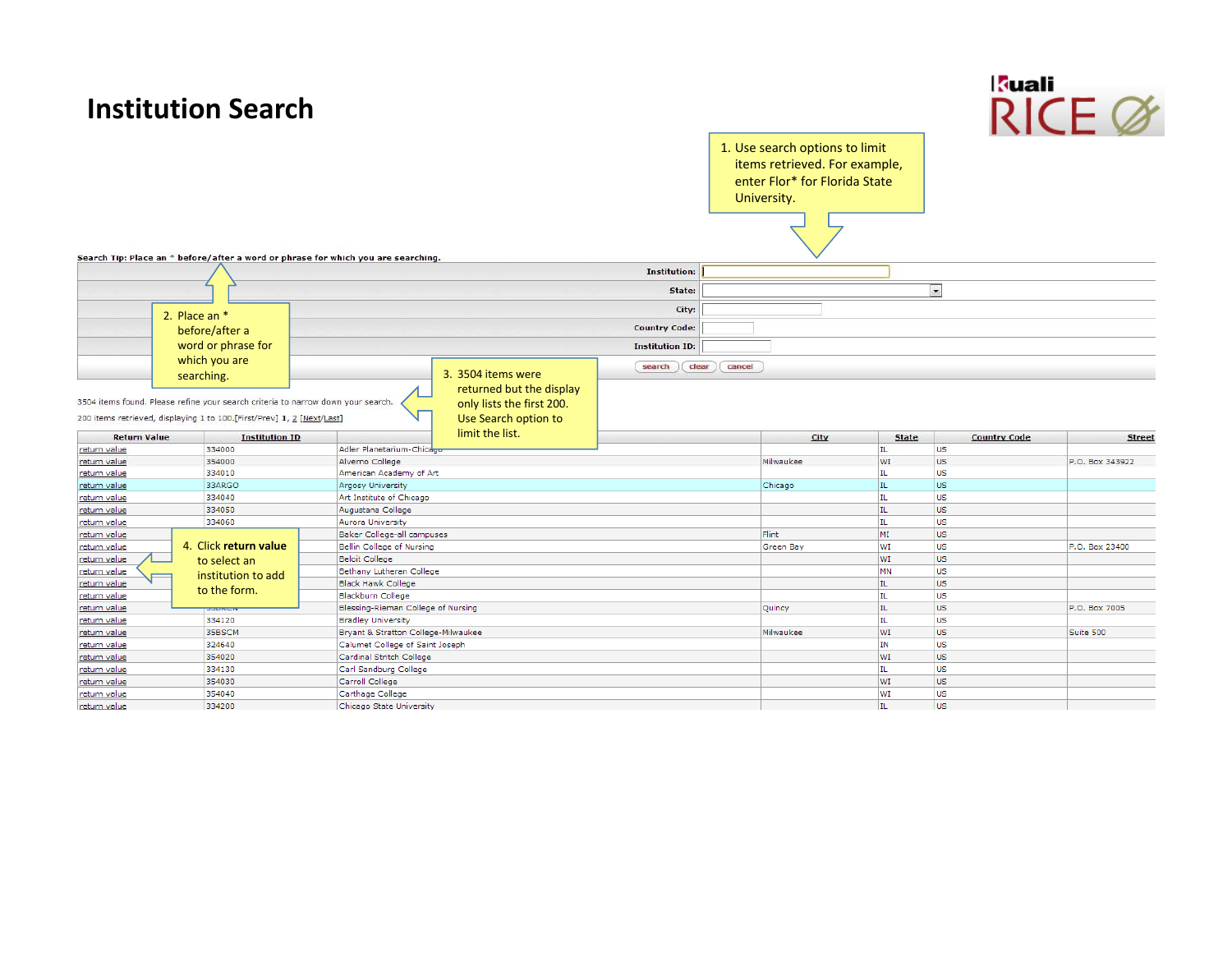## **Course Information**



1. Advisor completes this section after student submits form. This section is disabled for students.

| <b>Course Information</b> |                                       |               |                                   |                             |                      |                                 |                                    |  |  |  |
|---------------------------|---------------------------------------|---------------|-----------------------------------|-----------------------------|----------------------|---------------------------------|------------------------------------|--|--|--|
|                           | <b>Student Completes This Section</b> |               | <b>Official Use Only</b>          |                             |                      |                                 |                                    |  |  |  |
| <b>Course Number*</b>     | <b>Course Title</b>                   | <b>Credit</b> | <b>Major</b><br>Req.              | <b>UM Equivalent Course</b> | <b>Repeat Course</b> | <b>Course No. Level</b>         | <b>Applicability Code</b>          |  |  |  |
| $^{\circ}$                |                                       |               | $\Box$                            |                             | Yes No               | Select $\vert$ $\vert$          | Select<br>$\sim$                   |  |  |  |
|                           |                                       |               |                                   |                             |                      |                                 |                                    |  |  |  |
| $^{\circ}$                |                                       |               | $\overline{a}$<br><b>COLLEGE</b>  |                             | Yes No               | Select $\vert \mathbf{v} \vert$ | $\overline{\mathcal{A}}$<br>Select |  |  |  |
|                           |                                       |               |                                   |                             |                      |                                 |                                    |  |  |  |
| $^{\circ}$                |                                       |               | $\overline{a}$<br><b>Contract</b> |                             | Yes No               | Select $\overline{\mathbf{v}}$  | $\overline{\phantom{a}}$<br>Select |  |  |  |
|                           |                                       |               |                                   |                             |                      |                                 |                                    |  |  |  |
| $^{\circ}$                |                                       |               | $\Box$                            |                             | Yes No               | Select $\vert$ $\vert$          | $\overline{\mathcal{A}}$<br>Select |  |  |  |
|                           |                                       |               |                                   |                             |                      |                                 |                                    |  |  |  |

- 2. There are two options for entering course information:
- a) If you searched for and selected an Institution in the previous section, you can click the magnifying glass icon to search for courses from that institution. The list of courses comes from the Transfer Credit Center database.
- b) If the course cannot be found using the search, you can hand-type the course information. If you hand‐typed an institution in the previous section, you will have to type the course information in this section.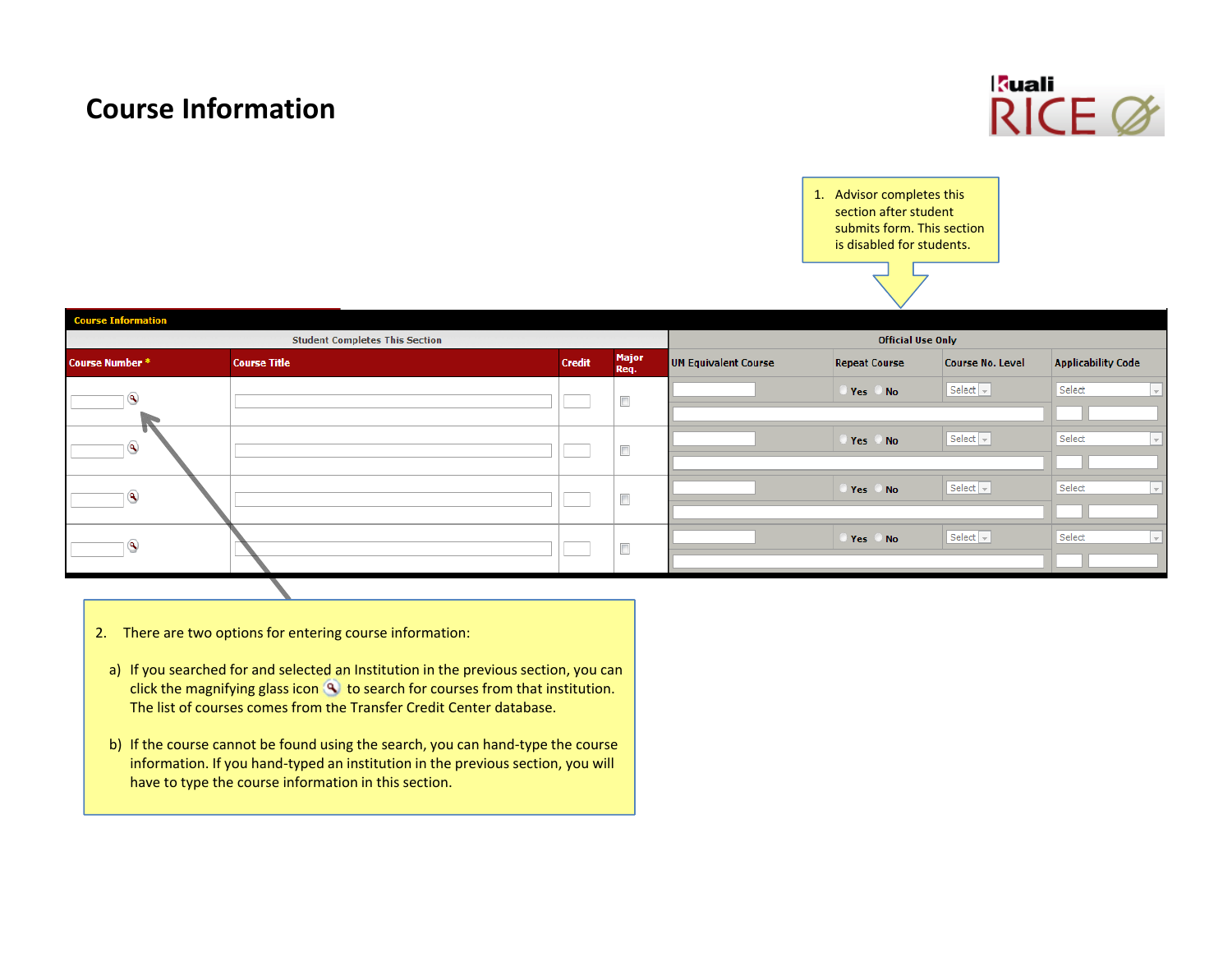## **Course Search**



| Search Tip: Place an * before/after a word or phrase for which you are searching. | 1. Use search options to |  |
|-----------------------------------------------------------------------------------|--------------------------|--|
| <b>Course Number:</b>                                                             | limit items retrieved.   |  |
| --<br><b>Course Title:</b>                                                        | For example, enter M*    |  |
| <b>UMD Equivalent:</b>                                                            | in Course Number to      |  |
| Core:                                                                             | return all courses that  |  |
| Diversity:                                                                        | begin with an M.         |  |
| Accepted:                                                                         |                          |  |
| <b>Institution Code: 52431A</b>                                                   |                          |  |
| $clean$ $cancel$ $cancel$<br>search                                               |                          |  |

509 items found. Please refine your search criteria to narrow down your search. There are no returnable items within the results. Please perform another search or click cancel or return with no value to return to the previ

#### 200 items retrieved, displaying 1 to 100.[First/Prev] 1, 2 [Next/Last]

| <b>Return Value</b> | <b>Course Number</b> |  | <b>Course Title</b>        | <b>UMD Equivalent</b> | <b>Institution Code</b> | <b>Gen Ed</b> | Core      | <b>Diversity</b> | <b>Elective</b> | <b>Footnotes</b> | <b>Start Term</b> | <b>End Term</b> | <b>Accepted</b> |
|---------------------|----------------------|--|----------------------------|-----------------------|-------------------------|---------------|-----------|------------------|-----------------|------------------|-------------------|-----------------|-----------------|
| return value        | MA110                |  | <b>SURVEY COLLEGE MATH</b> | MATH110               | 52431A                  | <b>FSMA</b>   | <b>FM</b> |                  |                 |                  |                   |                 |                 |
| return value        | MA112                |  | <b>SURVEY COLL MATH</b>    | MATH110               | 52431A                  | <b>FSMA</b>   | <b>FM</b> |                  |                 |                  |                   |                 |                 |
| return value        | MA112.1              |  | <b>SURVEY COLL MATH</b>    | MATH110               | 52431A                  | <b>FSMA</b>   | FM        |                  | FM              |                  |                   |                 |                 |
| return value        | <b>MA112</b>         |  | <b>INTRO PROBABILITY</b>   | MATH111               | 52431A                  | <b>FSMA</b>   | <b>MS</b> |                  | FM              |                  |                   |                 |                 |
| return value        |                      |  | <b>PROBABILITY</b>         | <b>MATH111</b>        | 52431A                  | <b>FSMA</b>   | MS        |                  |                 |                  |                   |                 |                 |
| return value        | Click return value   |  | MATICAL IDEAS              | Elective              | 52431A                  | <b>FSMA</b>   | FM        |                  | <b>FM</b>       | MH, 17           |                   |                 |                 |
| return value        |                      |  | MATICAL IDEAS              | <b>MATH110</b>        | 52431A                  | <b>FSMA</b>   | <b>FM</b> |                  |                 |                  |                   |                 |                 |
| return value        | to select a course.  |  | LCULUS                     | MATH115               | 52431A                  | <b>FSMA</b>   | <b>FM</b> |                  |                 |                  |                   |                 |                 |
| return value        |                      |  | LCULUS                     | MATH115               | 52431A                  | <b>FSMA</b>   | <b>FM</b> |                  |                 |                  |                   | 201301          |                 |
| return value        | <b>TMA118.2</b>      |  | <b>TPRECALCULUS</b>        | MATH115               | 52431A                  | <b>FSMA</b>   | <b>FM</b> |                  |                 |                  |                   |                 |                 |
| return value        | MA153                |  | APPL CALC W/ TRIG          | Elective              | 52431A                  | <b>FSMA</b>   | <b>FM</b> |                  | <b>FM</b>       |                  |                   | 201301          |                 |

#### 3. Search results include:

- **Course Number** and **Title**
- **UMD Equivalent** course as reviewed by the appropriate department
- **GenEd** and **Core** requirements
- **Diversity** requirement indicator
- **Elective** shows whether the class is acceptable and has no direct equivalent at UMD
- **Footnotes** contains important information about the applicability of the course under special circumstances
- **Start/End Terms** provides important information about evaluation changes to courses in the transfer database
- **Acceptability** will display "Y" (yes), "N" (n)o, or "X" (class will transfer ONLY if you are <sup>a</sup> new UMD student)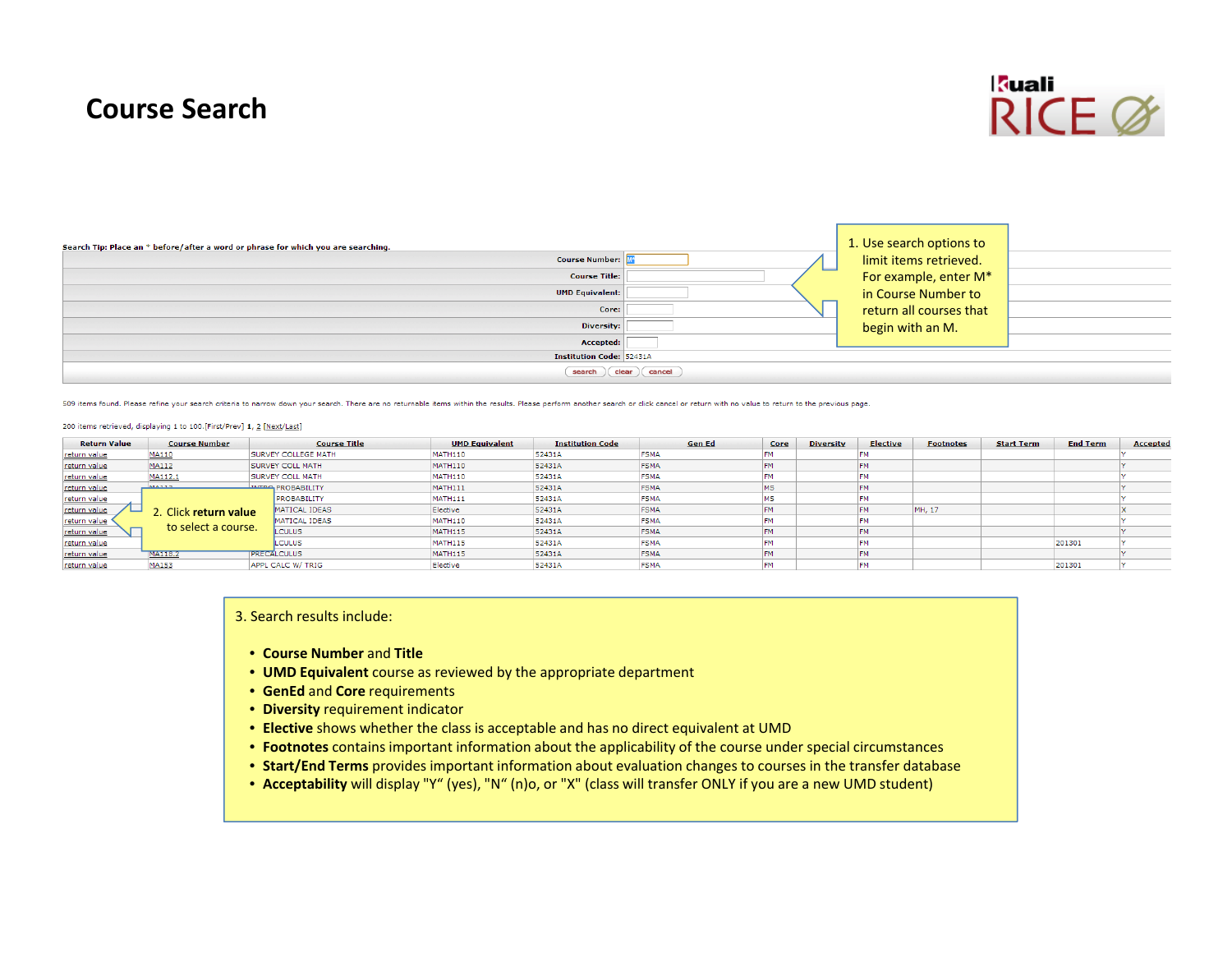## **Completing the Form**



### **Conditional Permission Information**

#### **INSTRUCTIONS:**

- Students must obtain APPROVAL from the following:
	- 1. The College Park department offering comparable subject (not necessary for elective). Signature and stamp constitutes approval.
	- 2. The academic major departmental advisor or College advisor. Applicability code, signature and stamp constitutes approval.
	- 3. Department Chair's and College Dean's signature and date.
	- Please attach course description(s) for requested courses from other institution.

filled.

- Any lapse in enrollment at the University of Maryland for one or more regular semesters, or a withdrawal during the last period of attendance, requires that application be made for readmission to the University before any subsequent registration.
- It is the student's responsibility to request that an OFFICIAL, SEALED transcript be sent to: University of Maryland, Office of the Registrar, College Park, MD 20742-5235

#### NOTE:

Date \*

. Credit hours for courses taken at other jestitutions. INCLUDING OTHER UNIVERSITY OF MARYLAND SYSTEM INSTITUTIONS may transfer, but grades and quality points will not appear on the UM transcript and ed will be added to the 'credit level' in determining the academic levels defined by the 1. You must check box to accept the Requirements for Satisfactory Academic conditions under which permission • Grades earned must be 'C-' or better fo om public institutions in the Maryland State System except when the student's academic  $\,$ is granted. This is <sup>a</sup> required field.

Park campus.

valuated for applicability to specific programs upon receipt of transcript. Courses taken at a

rmined by course numbering system at institution where course is taken.

- program requires a minimum grade of · Students must take their final 30 (thirty) The current date is automatically
- Course work taken elsewhere, other tha community college are transferred as LQ

. Only credits from regionally accredited institutions are tran

rable.

04/08/2013  $\Box$  I understand the conditions under which the permission is granted.

|                      |                                                                                                                                  | <b>Create Note</b>       |             | 2. Notes section allows for                                                             |               |
|----------------------|----------------------------------------------------------------------------------------------------------------------------------|--------------------------|-------------|-----------------------------------------------------------------------------------------|---------------|
| <b>Author</b>        | <b>Date</b>                                                                                                                      |                          | <b>Note</b> | communication between                                                                   | <b>Action</b> |
| Dittman, Joshua John | 04/08/2013<br>3. You can submit form for                                                                                         |                          |             | students and advisor.<br>You must click save<br>button on right to add<br>note to form. | save          |
|                      | approval, save and return<br>at a later time to submit,<br>or cancel. Once the form<br>is submitted, you cannot<br>make changes. | Submit<br>Cancel<br>Save |             |                                                                                         |               |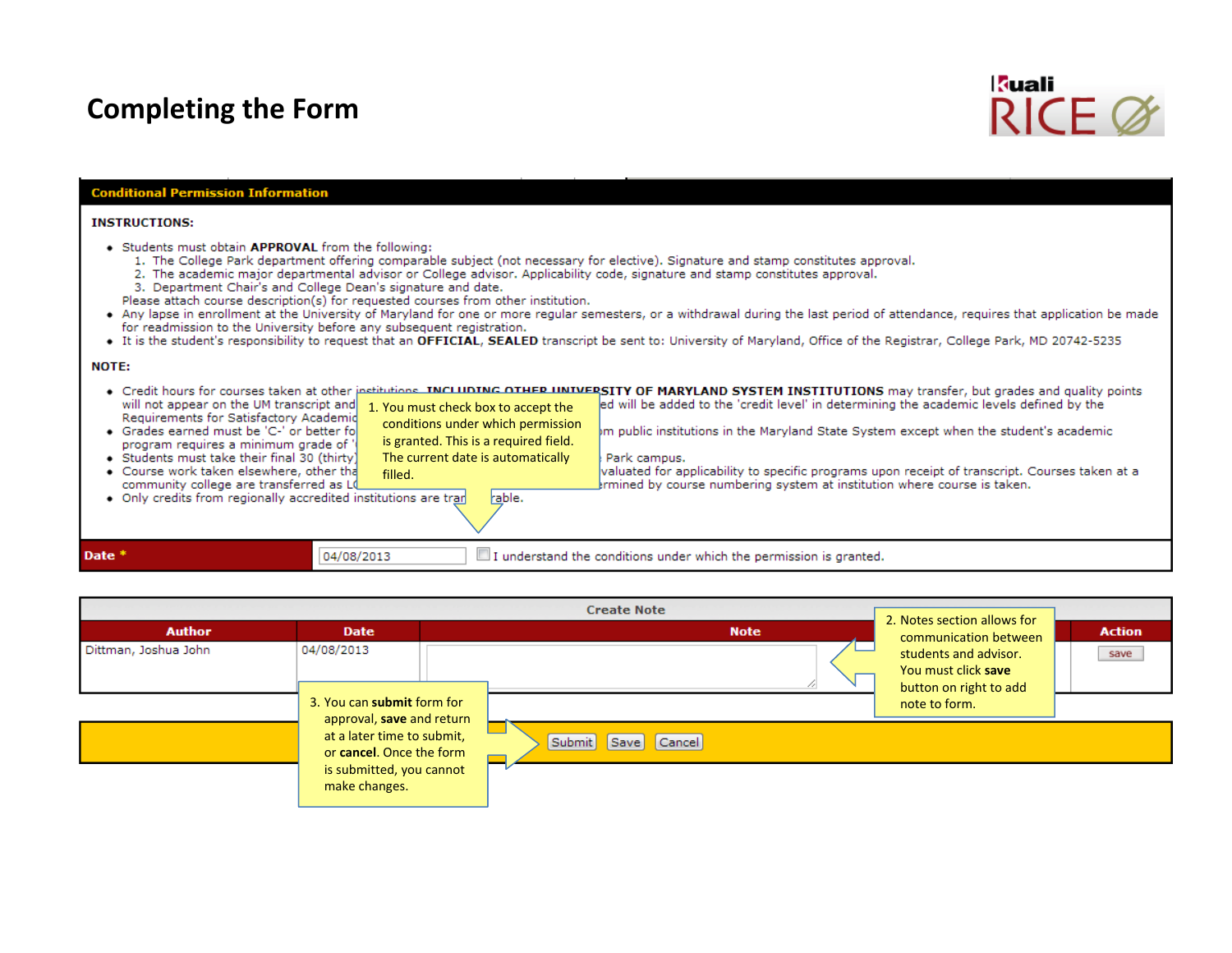## **After the Request is Submitted**



After you clicks submit, the following message will appear at the top of the form. At this point, the document status is **ENROUTE** and an action must be taken by the advising college/department.

| viewing.             | Your request for permission to enroll has been submitted to for approval. You may check its status at any time by clicking here.<br>You will be notified when a decision has been made. You may print this page for your records. Close the tab when you are finished |                      |                                                                                        |                                                                              |                      |                          |                   |
|----------------------|-----------------------------------------------------------------------------------------------------------------------------------------------------------------------------------------------------------------------------------------------------------------------|----------------------|----------------------------------------------------------------------------------------|------------------------------------------------------------------------------|----------------------|--------------------------|-------------------|
|                      |                                                                                                                                                                                                                                                                       |                      | This link opens the Route Log<br>where students can track the<br>progress of the form. |                                                                              |                      |                          |                   |
|                      | action list G doc search                                                                                                                                                                                                                                              |                      |                                                                                        |                                                                              |                      | Logged in User: jdittman | Login Logout      |
|                      | <b>Route Log</b>                                                                                                                                                                                                                                                      |                      |                                                                                        |                                                                              |                      |                          | refresh           |
|                      | ID: 1003025                                                                                                                                                                                                                                                           |                      | $\blacktriangleright$ hide                                                             |                                                                              |                      |                          |                   |
|                      |                                                                                                                                                                                                                                                                       |                      |                                                                                        |                                                                              |                      |                          |                   |
|                      | Title<br><b>Type</b>                                                                                                                                                                                                                                                  |                      | Permission to Enroll Request                                                           | Routing Document Type 'umd.edoc.PermissionToEnrollDocType'<br><b>Created</b> |                      | 08:14 PM 04/08/2013      |                   |
|                      | <b>Initiator</b>                                                                                                                                                                                                                                                      |                      | Dittman, Joshua John                                                                   |                                                                              | <b>Last Modified</b> | 08:14 PM 04/08/2013      |                   |
|                      | <b>Route Status</b>                                                                                                                                                                                                                                                   | <b>ENROUTE</b>       |                                                                                        |                                                                              | <b>Last Approved</b> |                          |                   |
|                      | Node(s)                                                                                                                                                                                                                                                               | Advisor              |                                                                                        | <b>Finalized</b>                                                             |                      |                          |                   |
| Where it             | <b>Actions Taken</b>                                                                                                                                                                                                                                                  |                      | $\blacktriangleright$ hide                                                             |                                                                              |                      |                          |                   |
| was.                 | <b>Action</b>                                                                                                                                                                                                                                                         | <b>Taken By</b>      |                                                                                        | <b>For Delegator</b>                                                         | <b>Time/Date</b>     |                          | <b>Annotation</b> |
|                      | <b>COMPLETED</b>                                                                                                                                                                                                                                                      | Dittman, Joshua John |                                                                                        |                                                                              | 08:14 PM 04/08/2013  |                          |                   |
|                      |                                                                                                                                                                                                                                                                       |                      |                                                                                        |                                                                              |                      |                          |                   |
|                      | <b>Pending Action Requests</b>                                                                                                                                                                                                                                        |                      | $\blacktriangleright$ hide                                                             |                                                                              |                      |                          |                   |
| Where it is.         | <b>Action</b>                                                                                                                                                                                                                                                         |                      | <b>Requested Of</b>                                                                    |                                                                              | Time/Date            |                          | <b>Annotation</b> |
|                      |                                                                                                                                                                                                                                                                       | Unknown ANSC         |                                                                                        |                                                                              |                      |                          |                   |
|                      | <b>IN ACTION LIST</b><br>$\blacktriangleright$ show<br><b>APPROVE</b>                                                                                                                                                                                                 |                      |                                                                                        |                                                                              | 08:14 PM 04/08/2013  |                          |                   |
| Where it's<br>going. | <b>Future Action Requests</b>                                                                                                                                                                                                                                         |                      | $\blacktriangleright$ show                                                             |                                                                              |                      |                          |                   |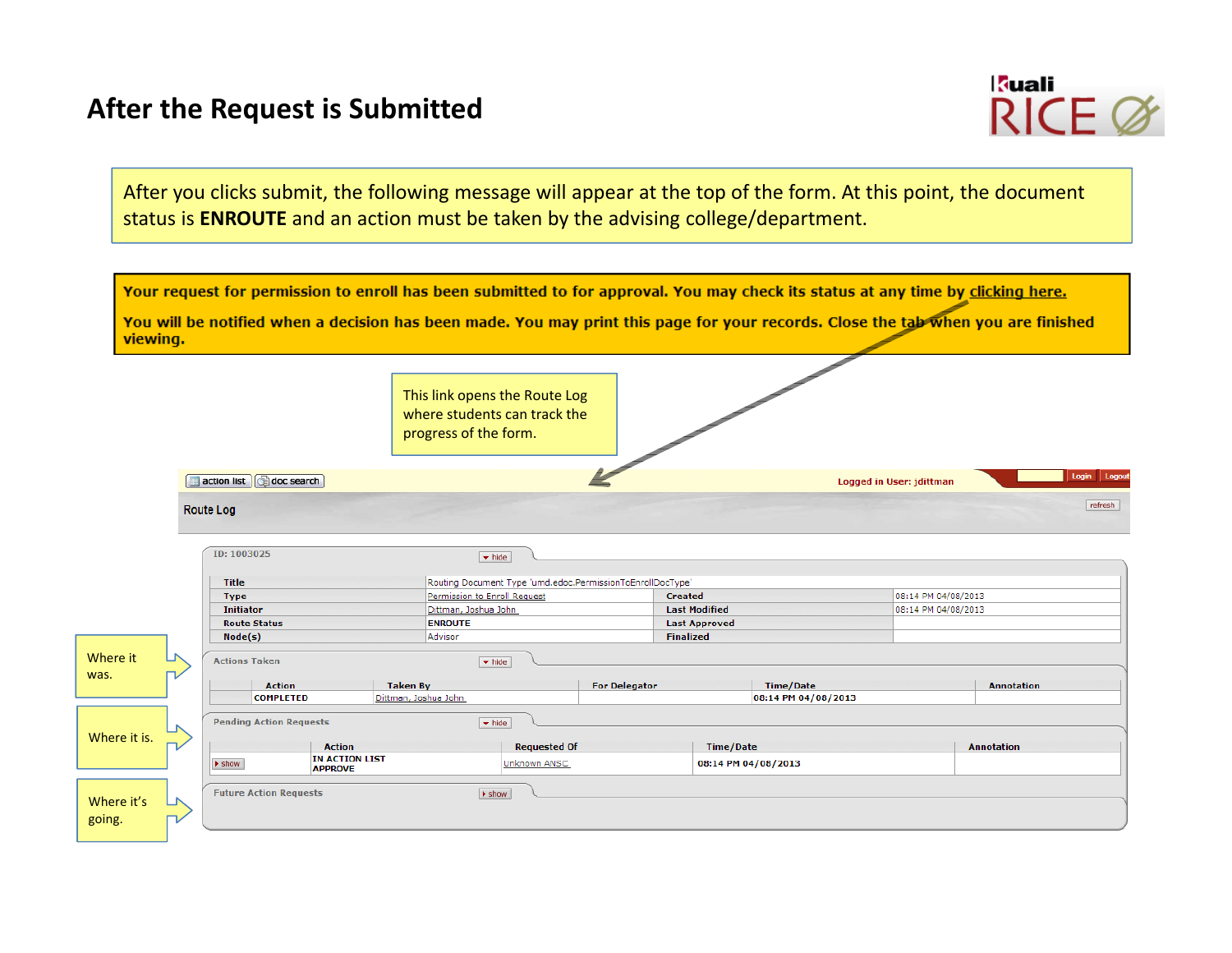## **Email Confirmation**



After the form has been submitted, your advisor/approving official will receive an email notification. Once your request has been approved by your advisor/approving official, you will receive the email below. If the request is disapproved or returned to the you for any reason, you will receive an email informing you of <sup>a</sup> pending request that requires action.

| 図 日 り じ 4                                                                                                                                                                                                                                                                                                                                                                                                                                                                                                                                                                                                                                                                                                                        |         | . L\$ 1 =<br>$\Phi$   |         |                                         |                                                       |                                              |      | Action List Reminder - Message (Plain Text) |                             |                 |                                            |      | ▣<br>$\mathbf{x}$<br>$\overline{\phantom{a}}$ |
|----------------------------------------------------------------------------------------------------------------------------------------------------------------------------------------------------------------------------------------------------------------------------------------------------------------------------------------------------------------------------------------------------------------------------------------------------------------------------------------------------------------------------------------------------------------------------------------------------------------------------------------------------------------------------------------------------------------------------------|---------|-----------------------|---------|-----------------------------------------|-------------------------------------------------------|----------------------------------------------|------|---------------------------------------------|-----------------------------|-----------------|--------------------------------------------|------|-----------------------------------------------|
| File                                                                                                                                                                                                                                                                                                                                                                                                                                                                                                                                                                                                                                                                                                                             | Message |                       |         |                                         |                                                       |                                              |      |                                             |                             |                 |                                            |      | $\circ$ $\bullet$                             |
| Ignore<br>Junk - Delete                                                                                                                                                                                                                                                                                                                                                                                                                                                                                                                                                                                                                                                                                                          |         | Reply<br>Reply<br>All |         | Meeting<br>Forward <sub>50</sub> More * | <b>A</b> AACROA<br><b>B</b> To Manager<br>Team E-mail | $\boldsymbol{\mathrm{v}}$<br>$\frac{1}{\pi}$ | Move | Rules *<br>N OneNote<br>ी Actions *         | Mark Unread<br>Categorize v | aŁ<br>Translate | <b>角 Find</b><br>A Related *<br>a Select ▼ | Zoom |                                               |
| Delete                                                                                                                                                                                                                                                                                                                                                                                                                                                                                                                                                                                                                                                                                                                           |         |                       | Respond |                                         | Quick Steps                                           | $\overline{\mathbb{F}_M}$                    |      | Move                                        | Tags<br>同.                  |                 | Editing                                    | Zoom |                                               |
| From:                                                                                                                                                                                                                                                                                                                                                                                                                                                                                                                                                                                                                                                                                                                            |         | workflow@umd.edu      |         |                                         |                                                       |                                              |      |                                             |                             |                 |                                            |      | Sent: Sun 12/23/2012 1:00 AM                  |
| To:<br>Cc:                                                                                                                                                                                                                                                                                                                                                                                                                                                                                                                                                                                                                                                                                                                       |         | jstudent@umd.edu      |         |                                         |                                                       |                                              |      |                                             |                             |                 |                                            |      |                                               |
| Subject:                                                                                                                                                                                                                                                                                                                                                                                                                                                                                                                                                                                                                                                                                                                         |         |                       |         |                                         |                                                       |                                              |      |                                             |                             |                 |                                            |      |                                               |
| <b>Action List Reminder</b><br>From: workflow@umd.edu [workflow@umd.edu]<br>Sent: Thursday, January 03, 2013 11:39 AM<br>To: Student<br>Subject: Permission to Enroll Request<br>Your request for permission to enroll at another institution has been approved.<br>If you would like to review the request please visit the following website:<br>http://rice.dev.umd.edu/kew/EDocLite?docId=1001148&command=displayDocSearchView<br>For questions about permission to enroll in another institution, please contact your advisor or the Office of the Registrar at<br>webmaster@testudo.umd.edu.<br>For technical support with an online form, please contact workflow@umd.edu and include a copy of this email for reference. |         |                       |         |                                         |                                                       |                                              |      |                                             |                             |                 |                                            |      |                                               |